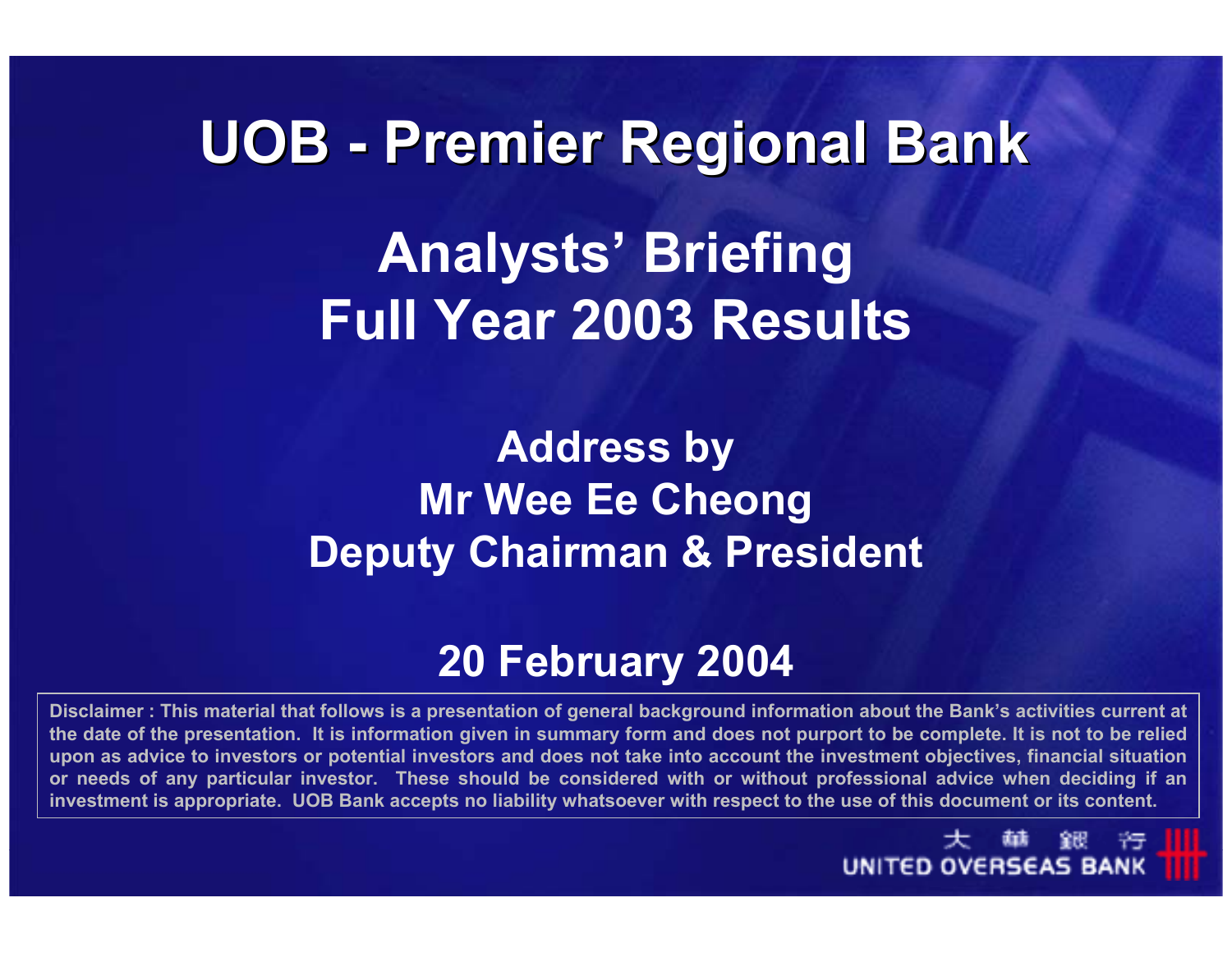#### **Panel Members**

- **Mr Wee Ee Cheong**
- **Mr Samuel Poon**

**Mr Terence Ong** 

- Mr Francis Lee
- **Mr Kuek Tong Au**
- **Ms Susan Hwee**

**Deputy Chairman & President** 

**SEVP, Institutional & Individual Financial Services**

**SEVP, Global Treasury / Asset Management**

**Mr Francis Lee SEVP, International**

**Mr Kuek Tong Au EVP, Corporate Services**

**Ms Susan Hwee EVP, Information Technology**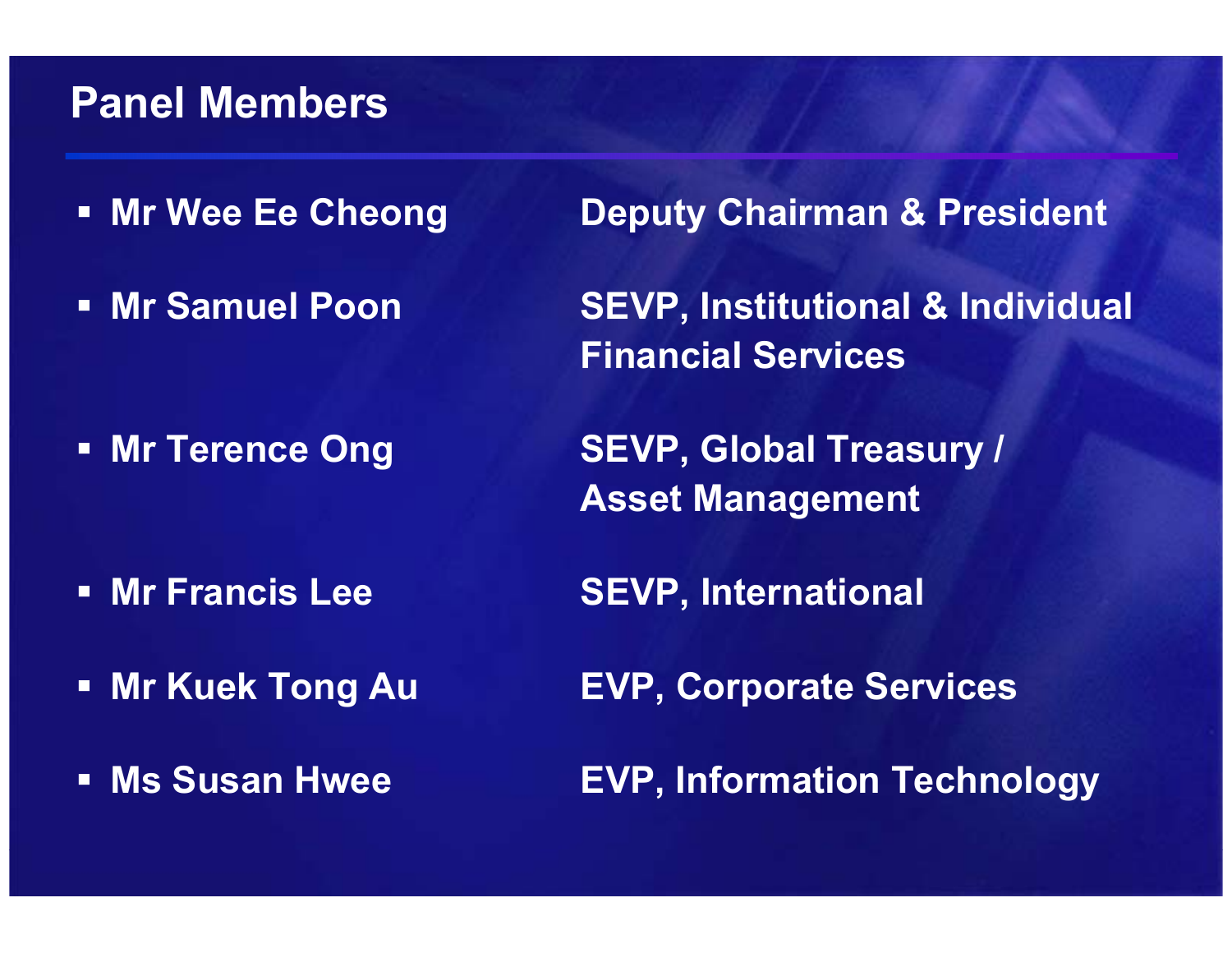# **Agenda**

**Steady Operating Performance** 

**Robust Growth in Non-Interest Income Robust Growth in Non-Interest Income**

**Non-Performing Loans Continue to Improve** 

**Cost Discipline Maintained Cost Discipline Maintained**

**Ongoing Capital Management** 

**Focused Business Strategy Focused Business Strategy**

**Moving Forward Moving Forward**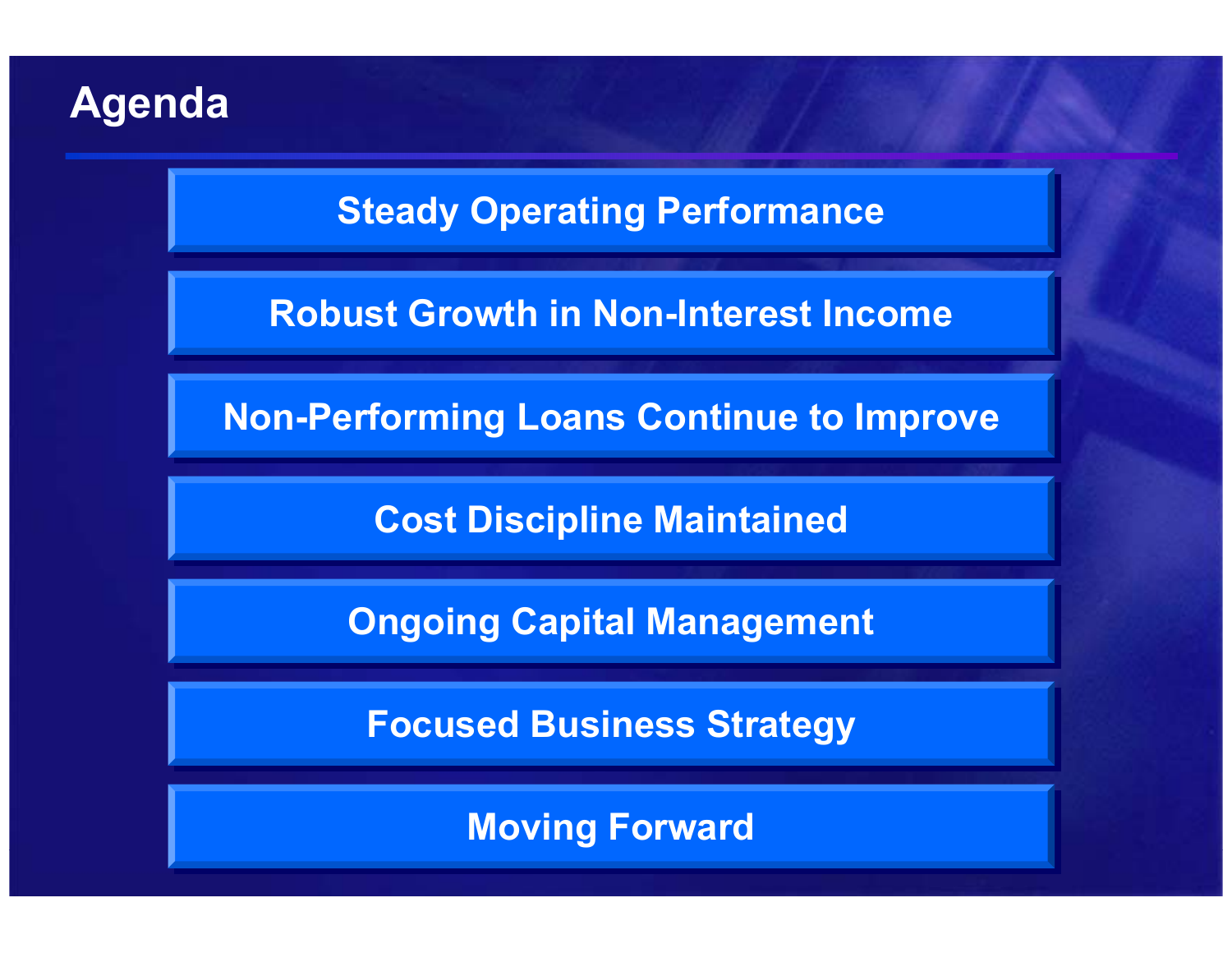# **Steady Operating Performance**

- **NPAT increased by 19.5% to \$1,202m**
- **Operating profit grew 5.3% from \$1,960m to \$2,064m**
- **Achieved better balance of interest & non-interest income**
- **NIM improved from 2.22% to 2.25% despite intense price competition & low interest rate environment for larger part of 2003**

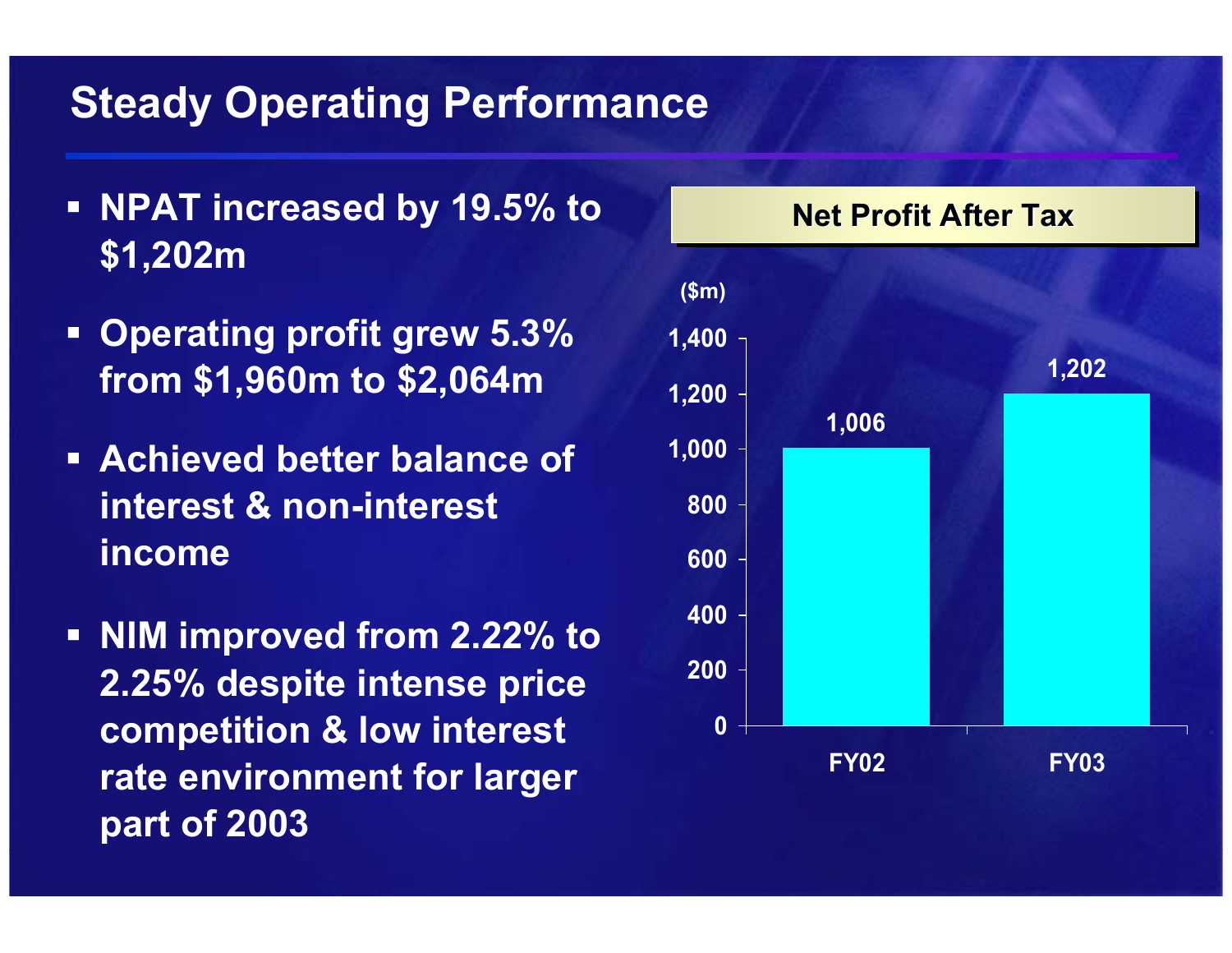# **Steady Operating Performance**

|                                                          | 2002 | 2003 | 2006 | 2010 |
|----------------------------------------------------------|------|------|------|------|
| <b>Cash ROE (%)</b>                                      | 9.5  | 10.9 | 15.0 | 20.0 |
| <b>Overseas profit</b><br>contribution (%)               | 22.0 | 24.4 |      | 40.0 |
| <b>Non-interest</b><br><i>income</i><br>contribution (%) | 29.9 | 34.5 |      | 50.0 |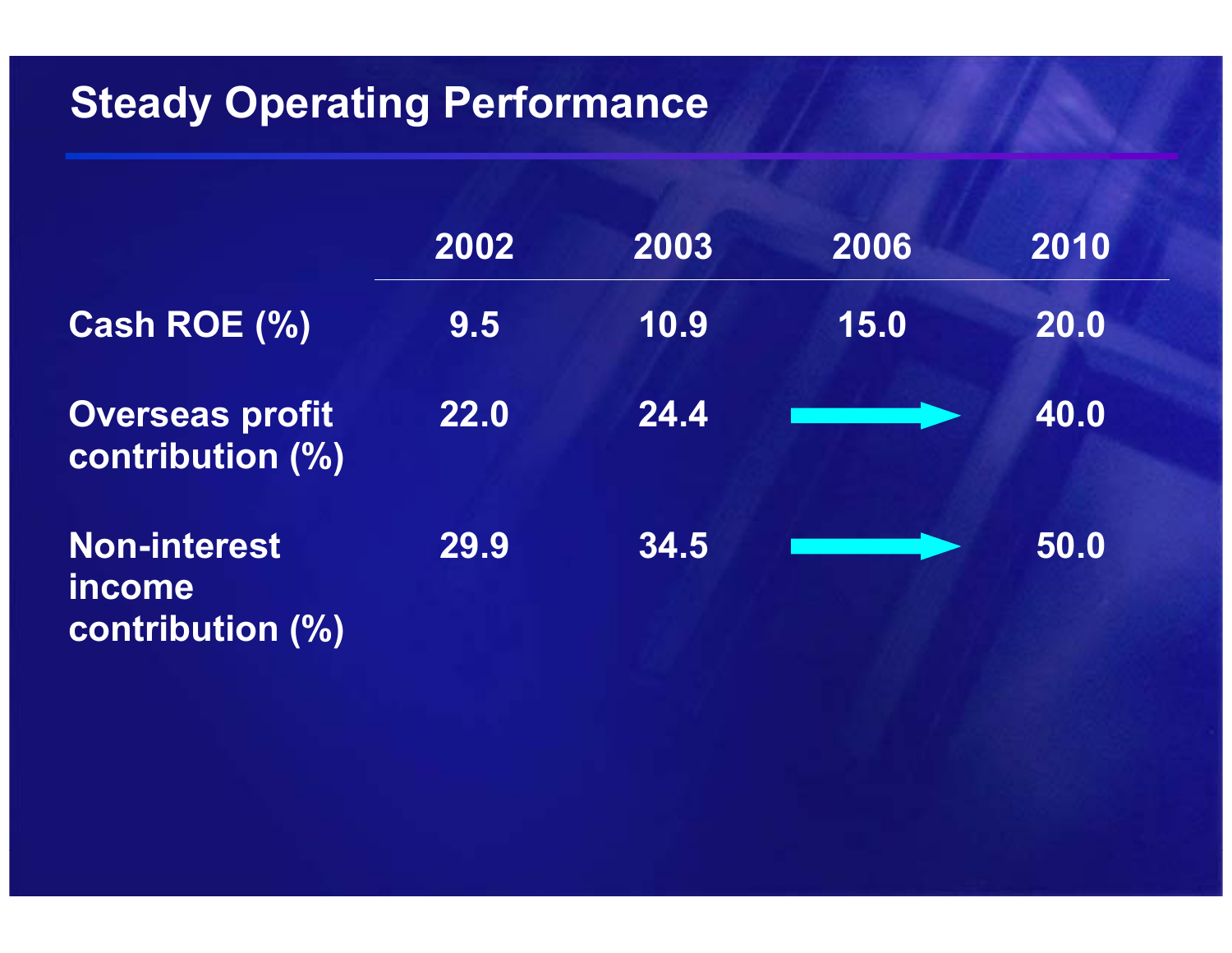#### **Robust Growth in Non-Interest Income**

- $\blacksquare$  **Achieved 20.2% growth, progressing towards long term target**
- $\Box$  **Improved contribution from investment-related and loanrelated fees & commissions, and capital market activities**
- $\blacksquare$  **Maintain leading presence in CDO activities & fund management**

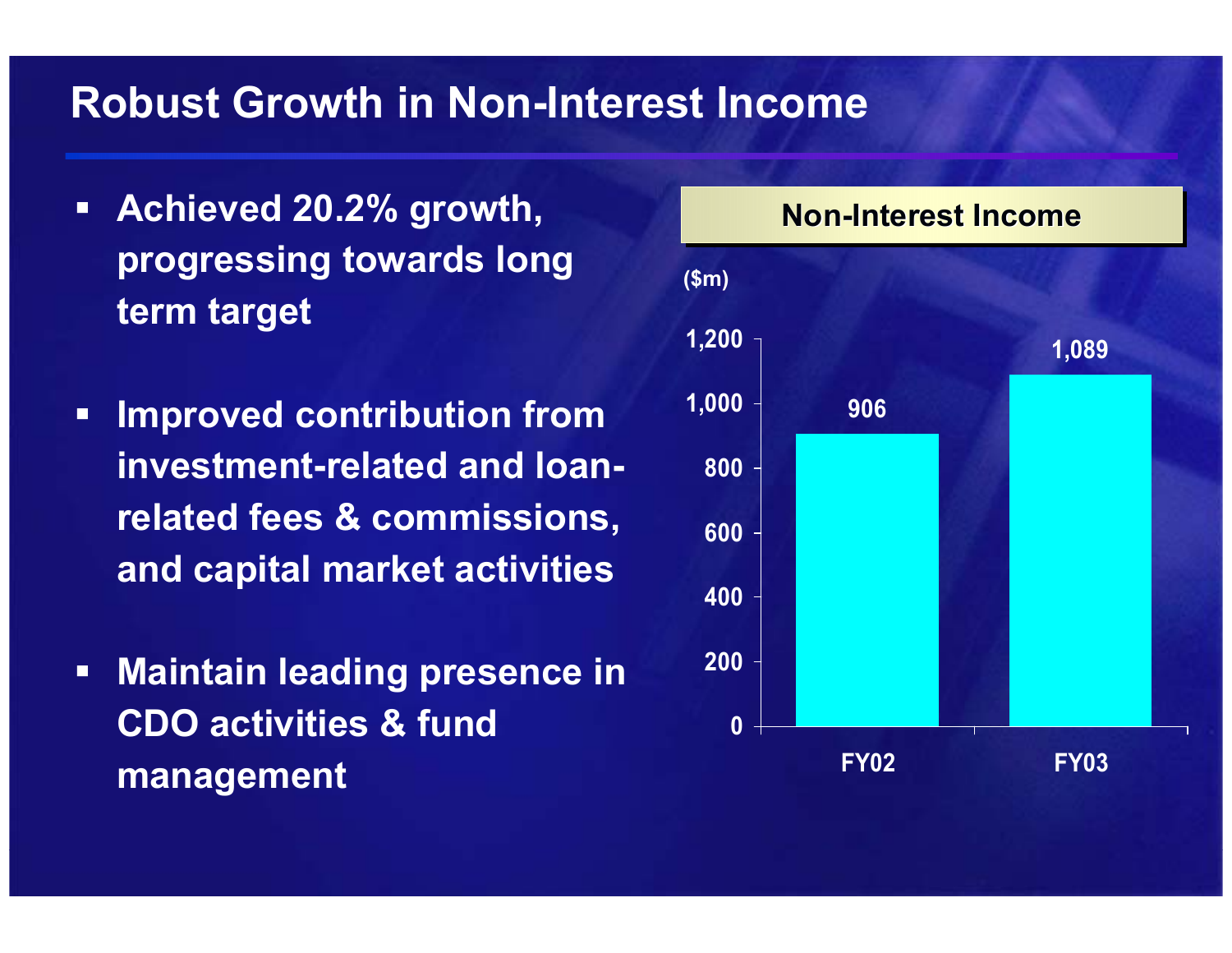# **Non-Performing Loans Continue to Improve**

- **NPLs have trended down from \$5.7bn in 2002 to \$5.2bn in 2003**
- **NPLs ratio improved from 9.0% to 8.1%**
- **Loan loss coverage up from 61.7% to 64.6%**
- $\blacksquare$  **NPLs and provisions expected to improve with economic recovery and firming of property prices**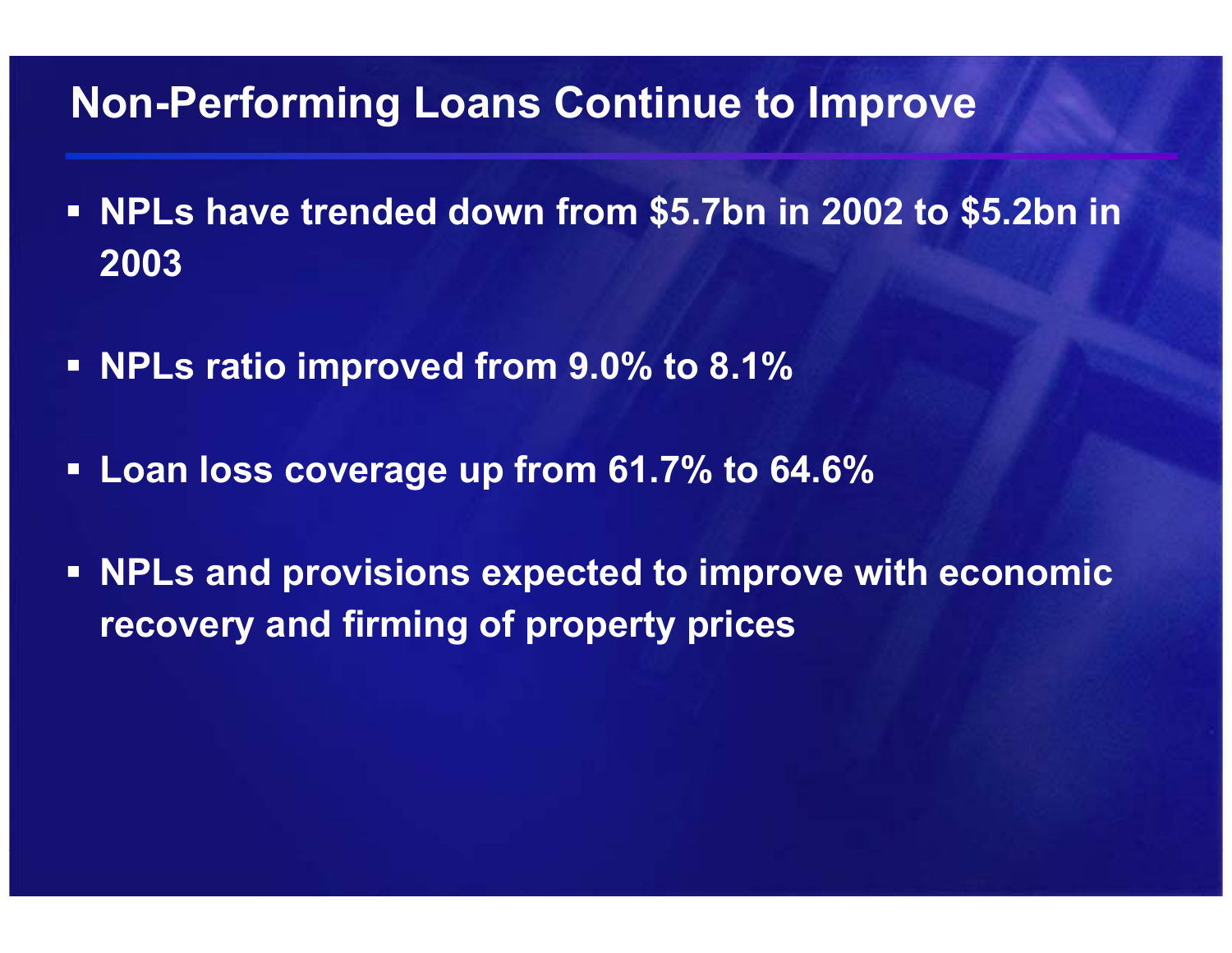# **Cost Discipline Maintained**

- **Operating expenses contained at \$1.1bn**
- **Expense to income ratio improved from 35.4% in 2002 to 34.7% in 2003**
- **In 2003, UOB continued to invest in strategic infrastructure including IT systems, CRM, branch renovations & branding**
- **Exploring ways to improve operational efficiency, but not at the expense of infrastructure investments**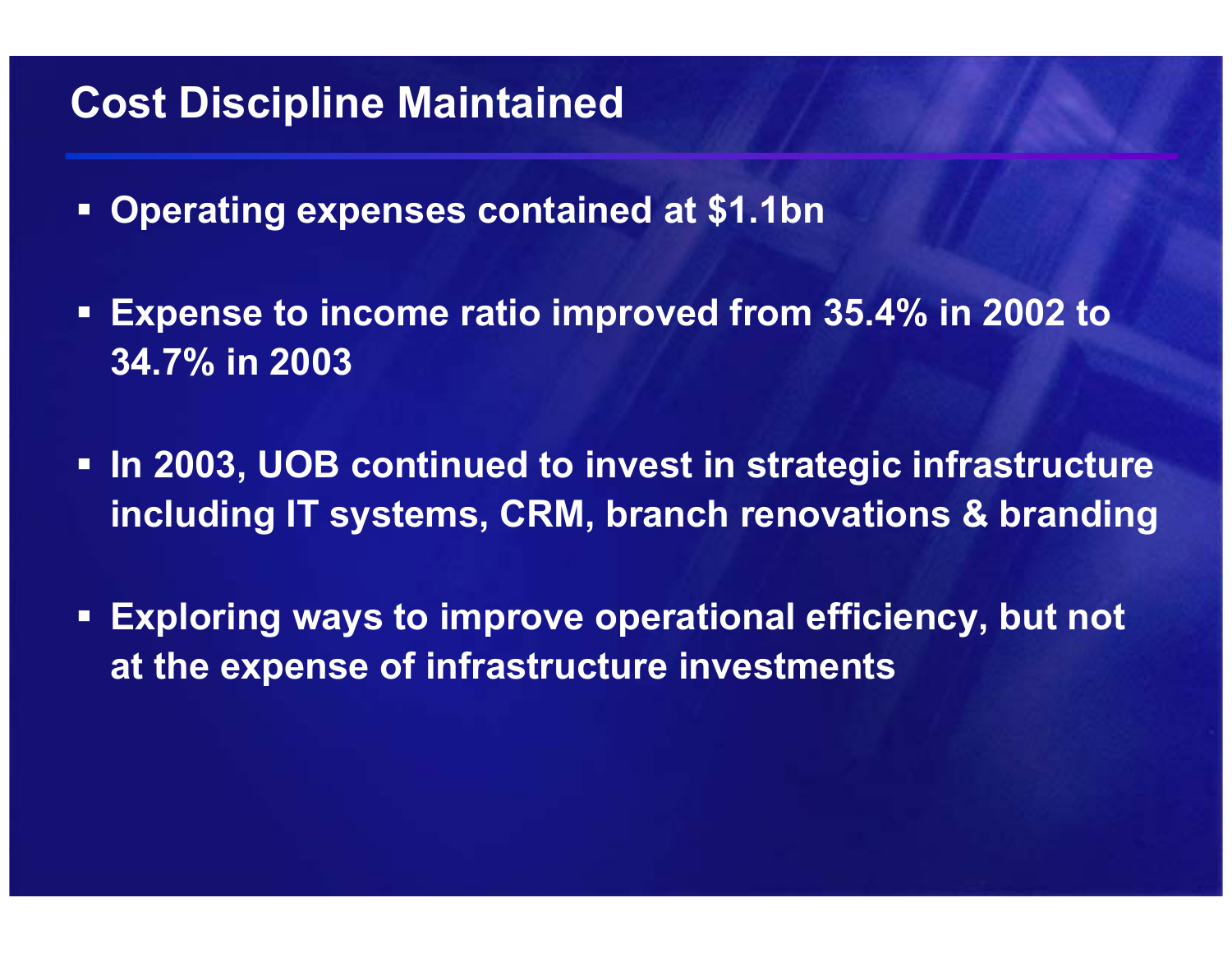# **Ongoing Capital Management**

- $\Box$  **Current capital position provides strategic flexibility with intent to build assets**
- **Continue with high dividend policy**
	- **Rewarding shareholders with final dividend of 40%, making a total dividend of 60% for 2003**
- $\Box$  **Continue to work on non-core divestment despite deadline extension by MAS**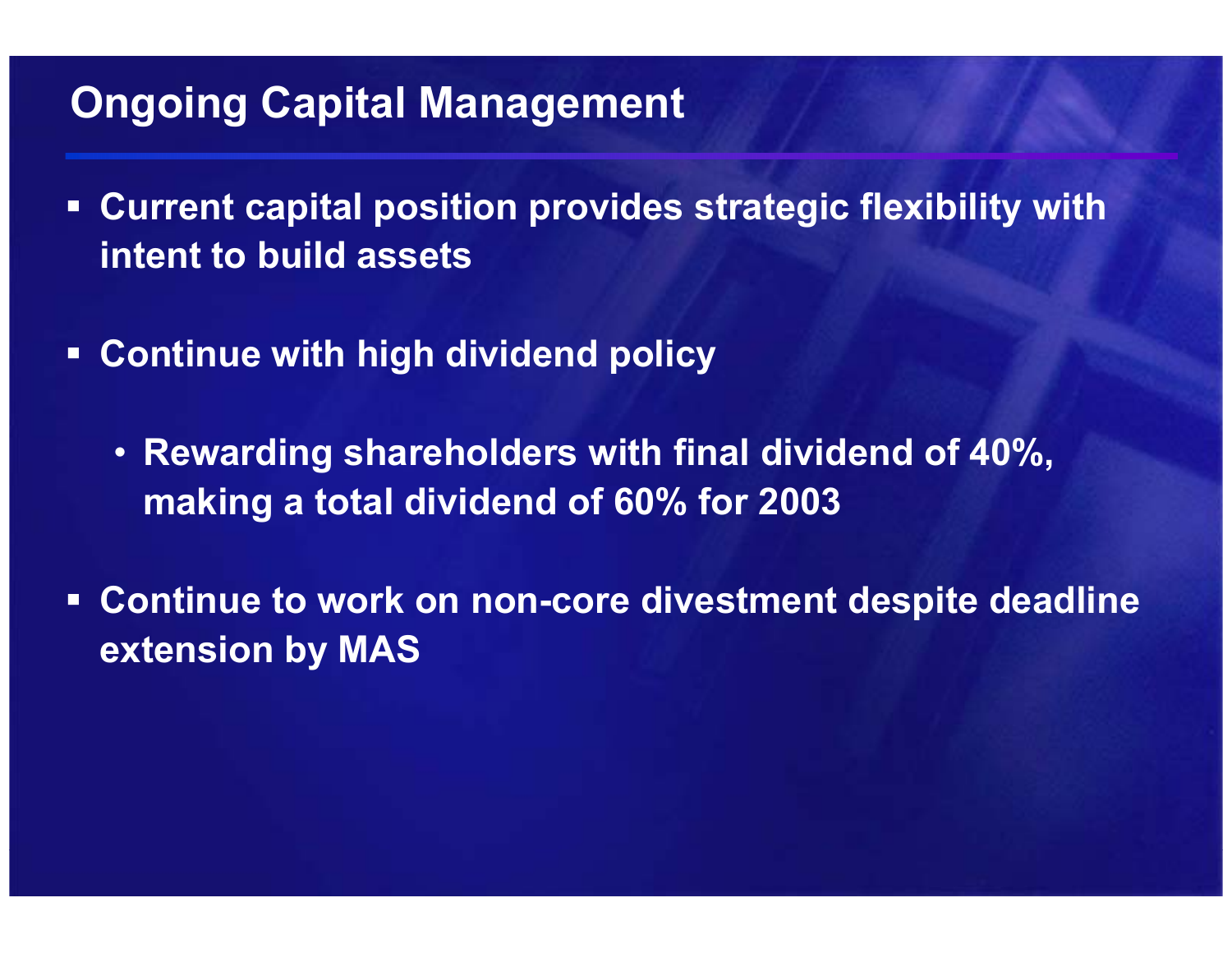# **Focused Business Strategy**

- $\Box$ **Customer-centric approach; build long term relationship**
- $\blacksquare$  **Grow Consumer & SME businesses in target segments domestically & across region**
- **Strengthen fee-based activities to increase non-interest income**
- $\Box$  **Regionalisation remains key focus, growth on track**
	- **Malaysia: Key contributor, strong growth, improved bottomline**
	- **Thailand: UOBR turned around, significant contributor in 3-5 yrs**
	- **Greater China: Continue to make strategic inroads**
- **Active pursuit of organic growth & acquisition strategy regionally**